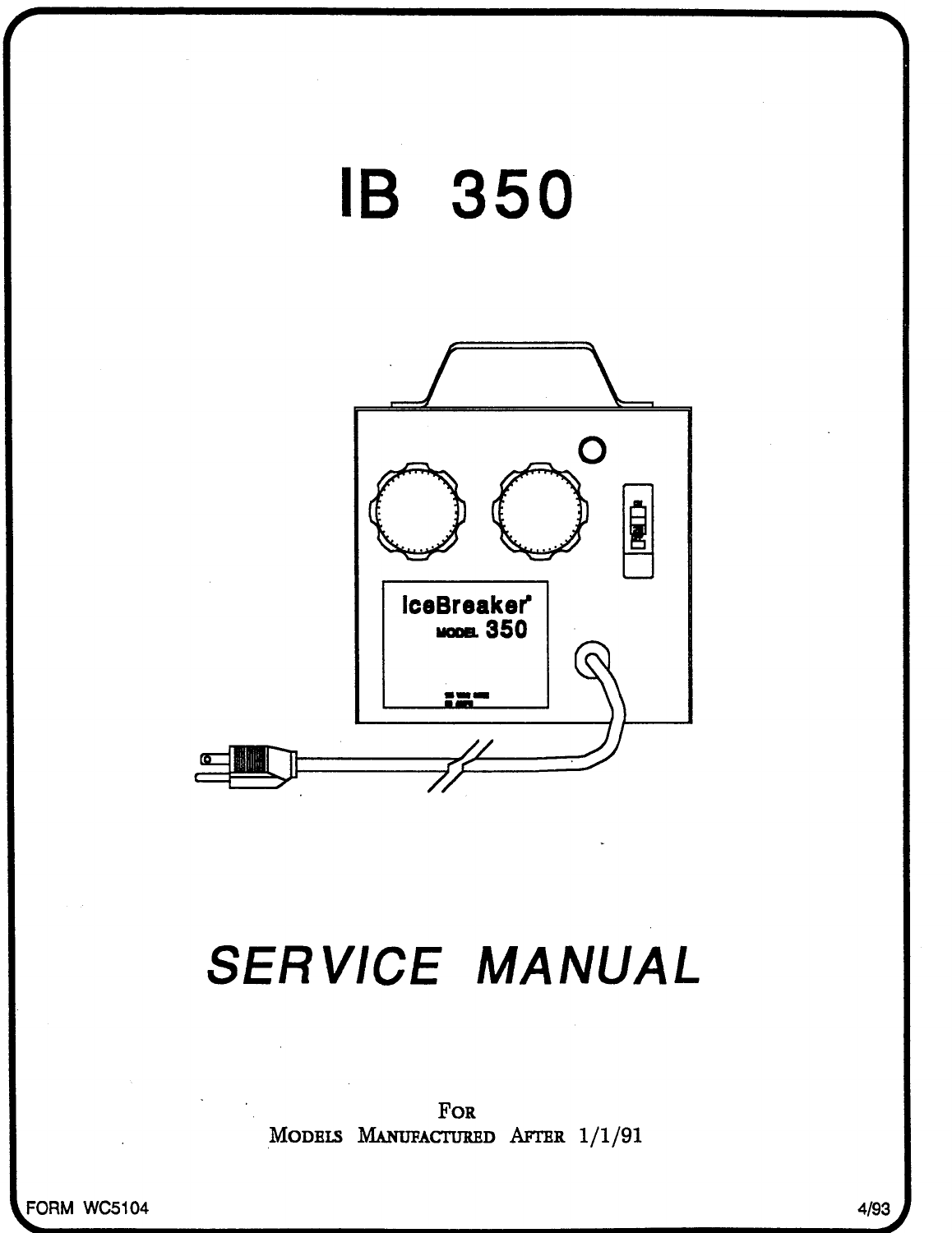## **CONTENTS**

## **DESCRIPTION PAGE**

| FIGURE B  RIGHT SIDE VIEW & INTERNAL COMPONENTS 6 |  |
|---------------------------------------------------|--|
|                                                   |  |

**VIEW**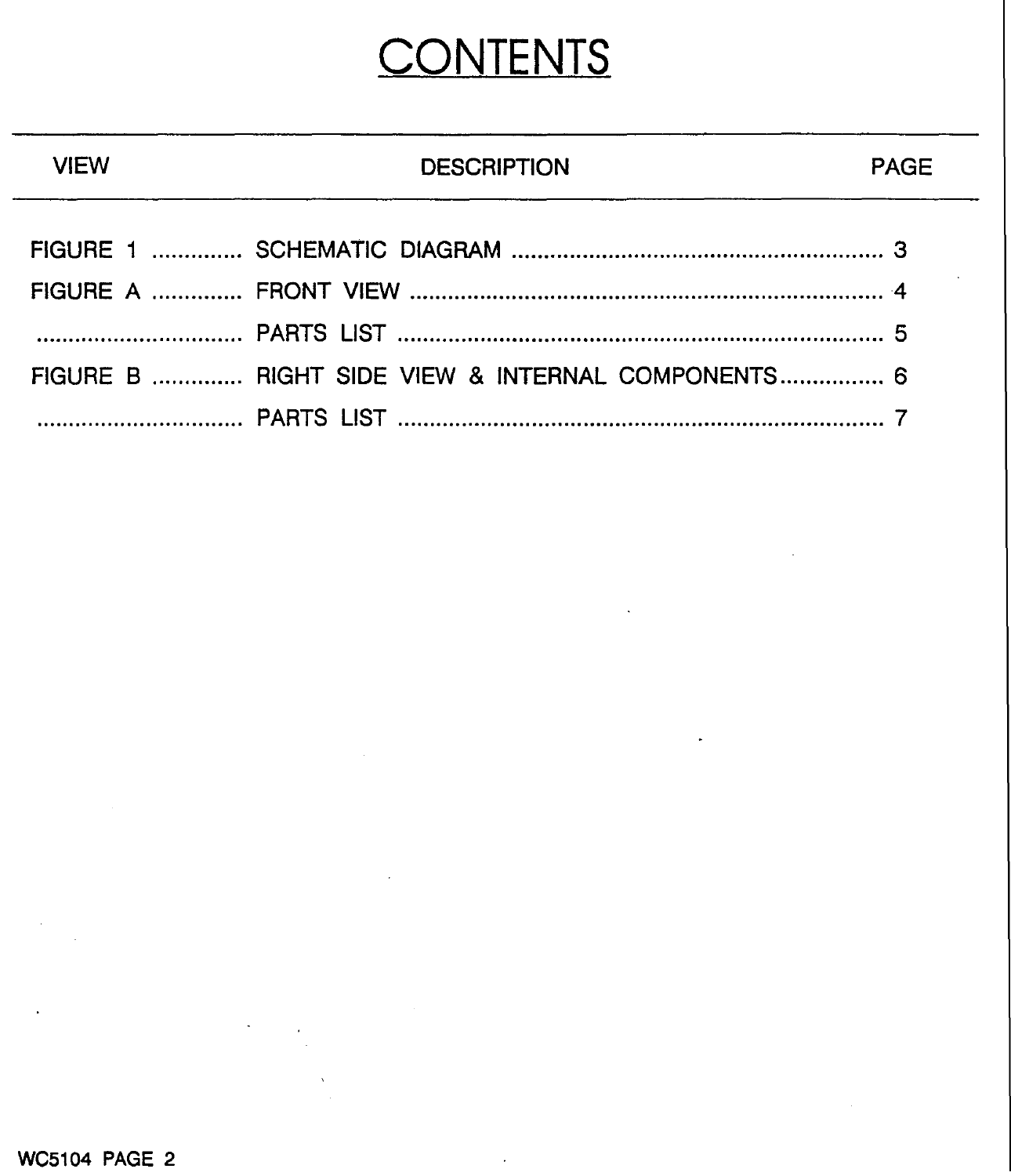



 $\sim$   $\sim$ 



 $\ddot{\phantom{a}}$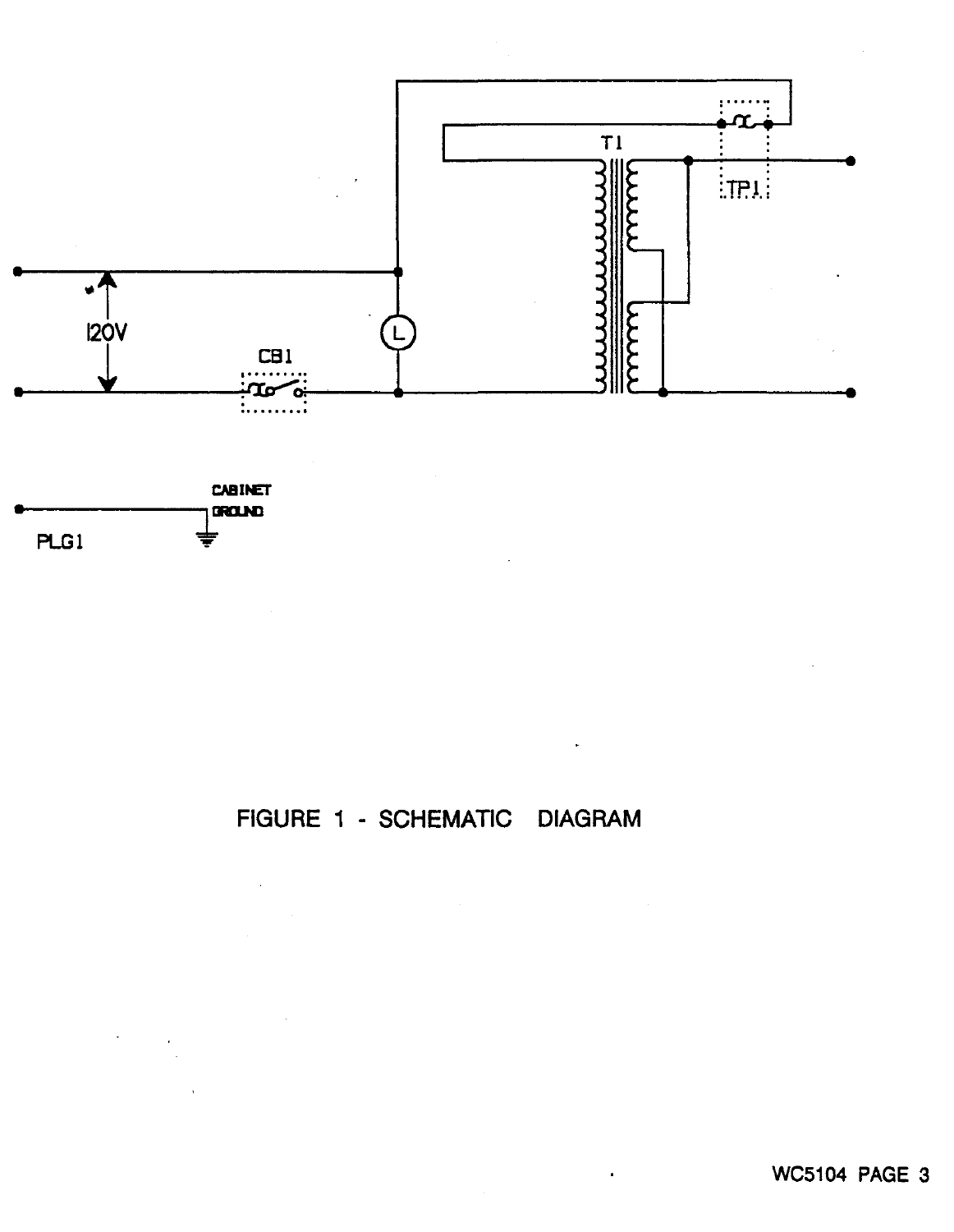

FIGURE A - FRONT VIEW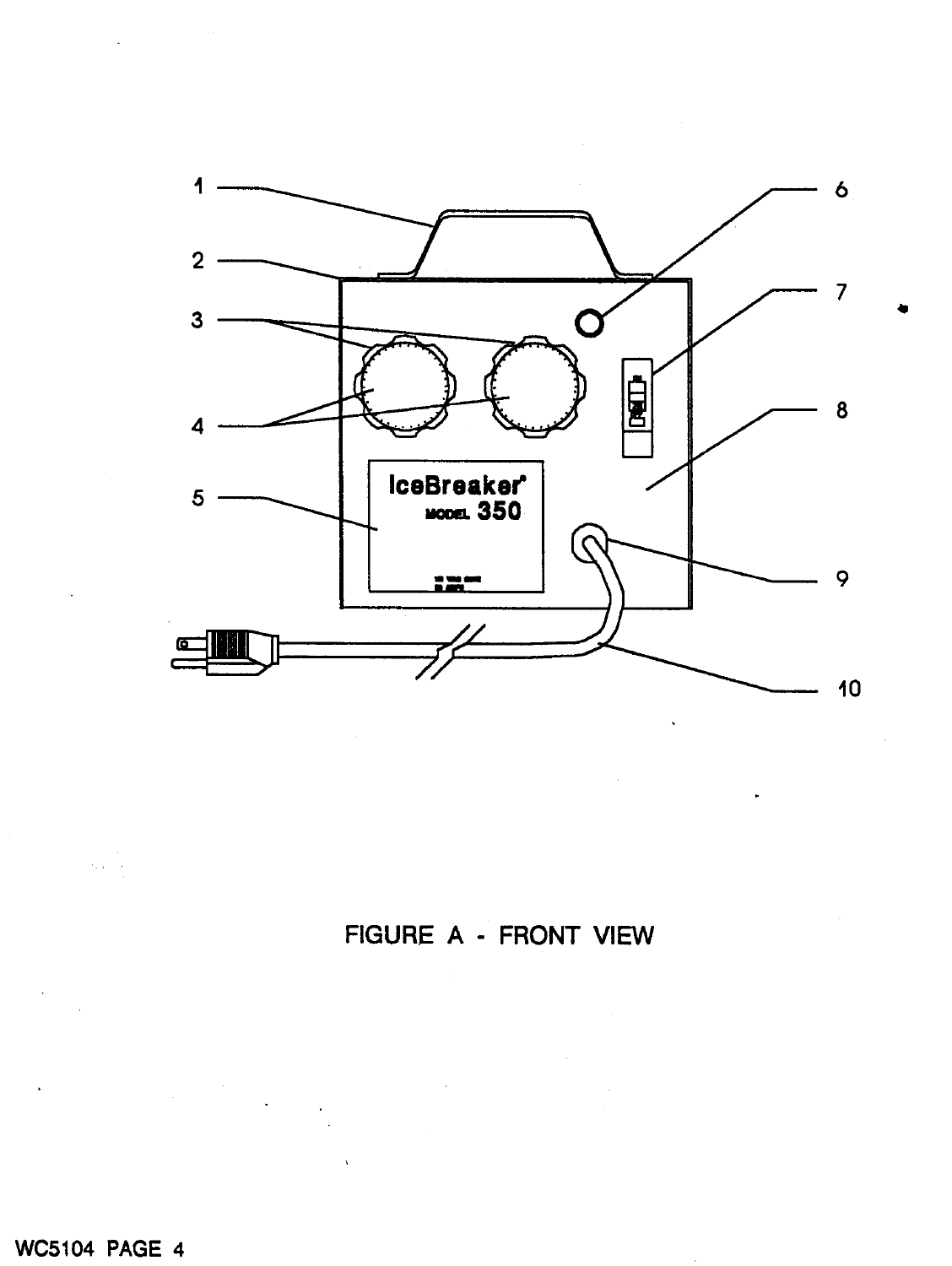| TEM | DIA.<br>NO. MKGS. NO. | <b>PART</b>    | <b>DESCRIPTION</b><br>ern. |  |
|-----|-----------------------|----------------|----------------------------|--|
|     |                       |                |                            |  |
|     |                       | <b>HG-180A</b> |                            |  |
| 2   |                       | <b>IB-303</b>  |                            |  |
|     |                       | LB-1201        |                            |  |
| А   |                       | MI-246         |                            |  |
|     |                       | <b>FW-72</b>   |                            |  |
|     |                       | <b>HW-38SW</b> |                            |  |
|     |                       |                |                            |  |
|     |                       | <b>MI-440</b>  |                            |  |
| 5   |                       | LB-1150        |                            |  |
|     |                       | <b>FM-184</b>  |                            |  |
|     | CB <sub>1</sub>       | <b>PH-06S</b>  |                            |  |
| я   |                       | IB-302         |                            |  |
| ۰   |                       | <b>PH-10</b>   |                            |  |
| 10  | PLG1                  | PH-09-15       |                            |  |

 $\ddot{\phantom{0}}$ 

 $\ddot{\phantom{0}}$ 

 $\ddot{\phantom{0}}$ 

■の「この「この」というのは、「この」というのは、「この」というのは、「この」というのは、「この」というのは、「この」というのは、「この」というのは、「この」というのは、「この」というのは、「この」と

高等の後のような 

 $5106$ 

PAGE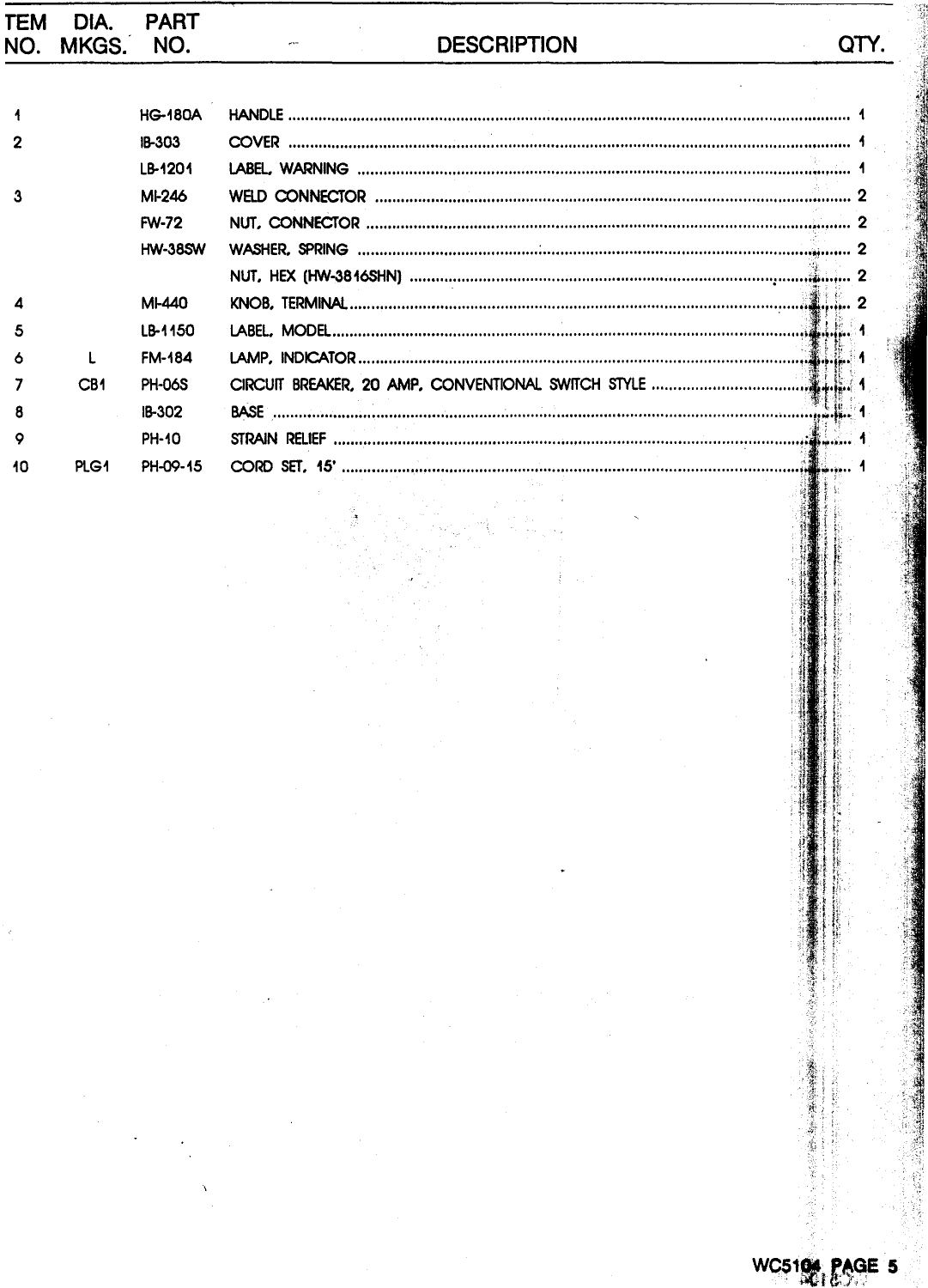

FIGURE 8 - RIGHT SIDE VIEW & INTERNAL COMPONENTS

WC5104 PAGE 6

 $\mathcal{L}_{\rm{eff}}$